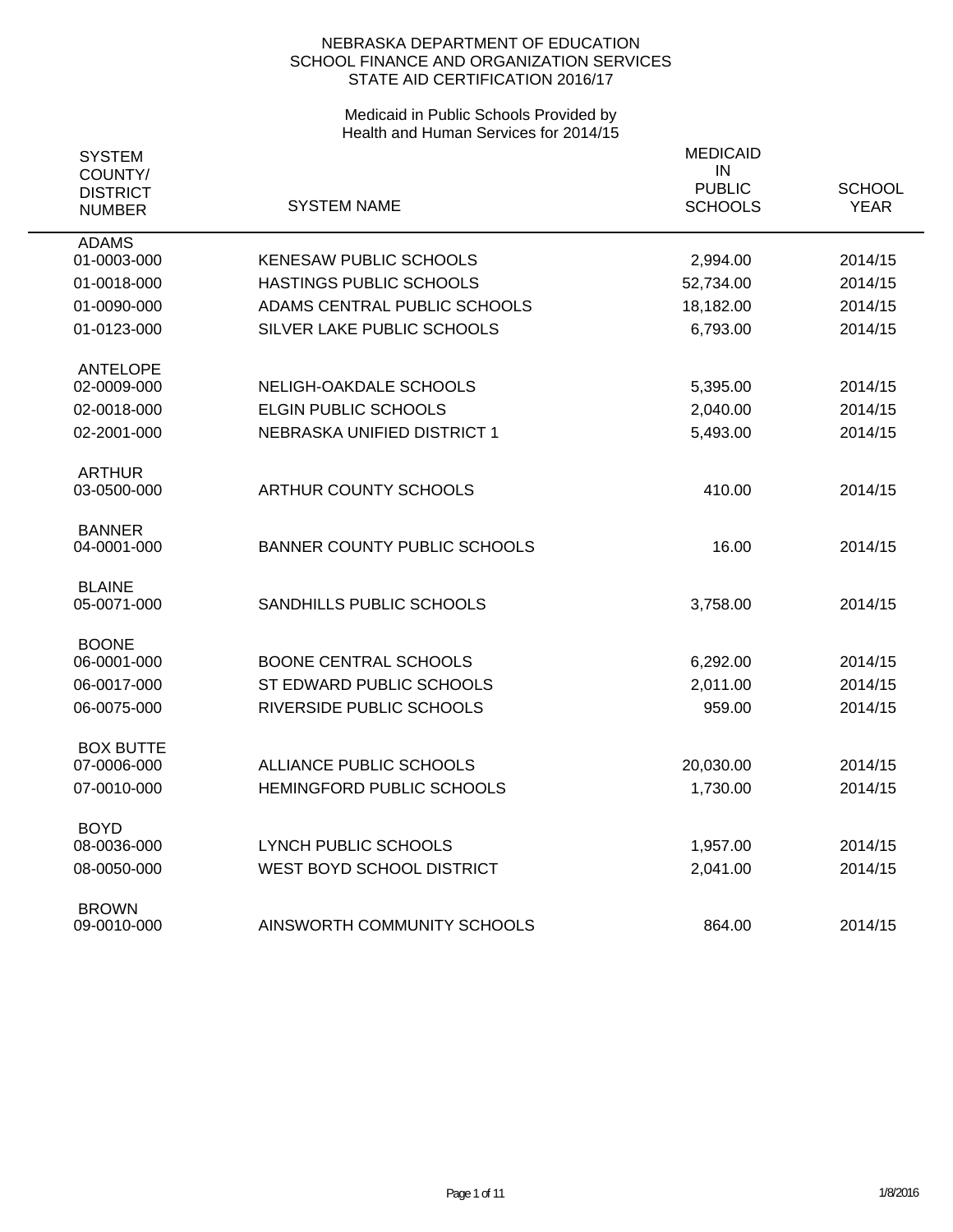| <b>SYSTEM</b>                |                                     | <b>MEDICAID</b>     |               |
|------------------------------|-------------------------------------|---------------------|---------------|
| COUNTY/<br><b>DISTRICT</b>   |                                     | IN<br><b>PUBLIC</b> | <b>SCHOOL</b> |
| <b>NUMBER</b>                | <b>SYSTEM NAME</b>                  | <b>SCHOOLS</b>      | <b>YEAR</b>   |
| <b>BUFFALO</b>               |                                     |                     |               |
| 10-0002-000                  | <b>GIBBON PUBLIC SCHOOLS</b>        | 4,847.00            | 2014/15       |
| 10-0007-000                  | <b>KEARNEY PUBLIC SCHOOLS</b>       | 60,245.00           | 2014/15       |
| 10-0009-000                  | ELM CREEK PUBLIC SCHOOLS            | 2,768.00            | 2014/15       |
| 10-0019-000                  | SHELTON PUBLIC SCHOOLS              | 3,495.00            | 2014/15       |
| 10-0069-000                  | RAVENNA PUBLIC SCHOOLS              | 291.00              | 2014/15       |
| 10-0105-000                  | PLEASANTON PUBLIC SCHOOLS           | 3,083.00            | 2014/15       |
| 10-0119-000                  | AMHERST PUBLIC SCHOOLS              | 2,926.00            | 2014/15       |
| <b>BURT</b>                  |                                     |                     |               |
| 11-0001-000                  | TEKAMAH-HERMAN COMMUNITY SCHS       | 19.00               | 2014/15       |
| 11-0014-000                  | OAKLAND CRAIG PUBLIC SCHOOLS        | 5,798.00            | 2014/15       |
| 11-0020-000                  | <b>LYONS-DECATUR NORTHEAST SCHS</b> | 5,589.00            | 2014/15       |
| <b>BUTLER</b>                | DAVID CITY PUBLIC SCHOOLS           |                     |               |
| 12-0056-000                  |                                     | 7,881.00            | 2014/15       |
| 12-0502-000                  | EAST BUTLER PUBLIC SCHOOLS          | 0.00                | 2014/15       |
| <b>CASS</b><br>13-0001-000   | PLATTSMOUTH COMMUNITY SCHOOLS       | 7,440.00            | 2014/15       |
| 13-0022-000                  | <b>WEEPING WATER PUBLIC SCHOOLS</b> | 0.00                | 2014/15       |
| 13-0032-000                  | LOUISVILLE PUBLIC SCHOOLS           | 32.00               | 2014/15       |
| 13-0056-000                  | <b>CONESTOGA PUBLIC SCHOOLS</b>     | 0.00                | 2014/15       |
| 13-0097-000                  | ELMWOOD-MURDOCK PUBLIC SCHOOLS      | 841.00              | 2014/15       |
|                              |                                     |                     |               |
| <b>CEDAR</b><br>14-0008-000  | HARTINGTON NEWCASTLE PUBLIC SC      | 1,455.00            | 2014/15       |
| 14-0045-000                  | RANDOLPH PUBLIC SCHOOLS             | 40.00               | 2014/15       |
| 14-0054-000                  | LAUREL-CONCORD-COLERIDGE SCHOO      | 3,358.00            | 2014/15       |
| 14-0101-000                  | <b>WYNOT PUBLIC SCHOOLS</b>         | 1,541.00            | 2014/15       |
|                              |                                     |                     |               |
| <b>CHASE</b><br>15-0010-000  | <b>CHASE COUNTY SCHOOLS</b>         | 0.00                | 2014/15       |
| 15-0536-000                  | <b>WAUNETA-PALISADE PUBLIC SCHS</b> | 208.00              | 2014/15       |
|                              |                                     |                     |               |
| <b>CHERRY</b><br>16-0006-000 | <b>VALENTINE COMMUNITY SCHOOLS</b>  | 6,959.00            | 2014/15       |
| 16-0030-000                  | CODY-KILGORE PUBLIC SCHS            | 10,362.00           | 2014/15       |
|                              |                                     |                     |               |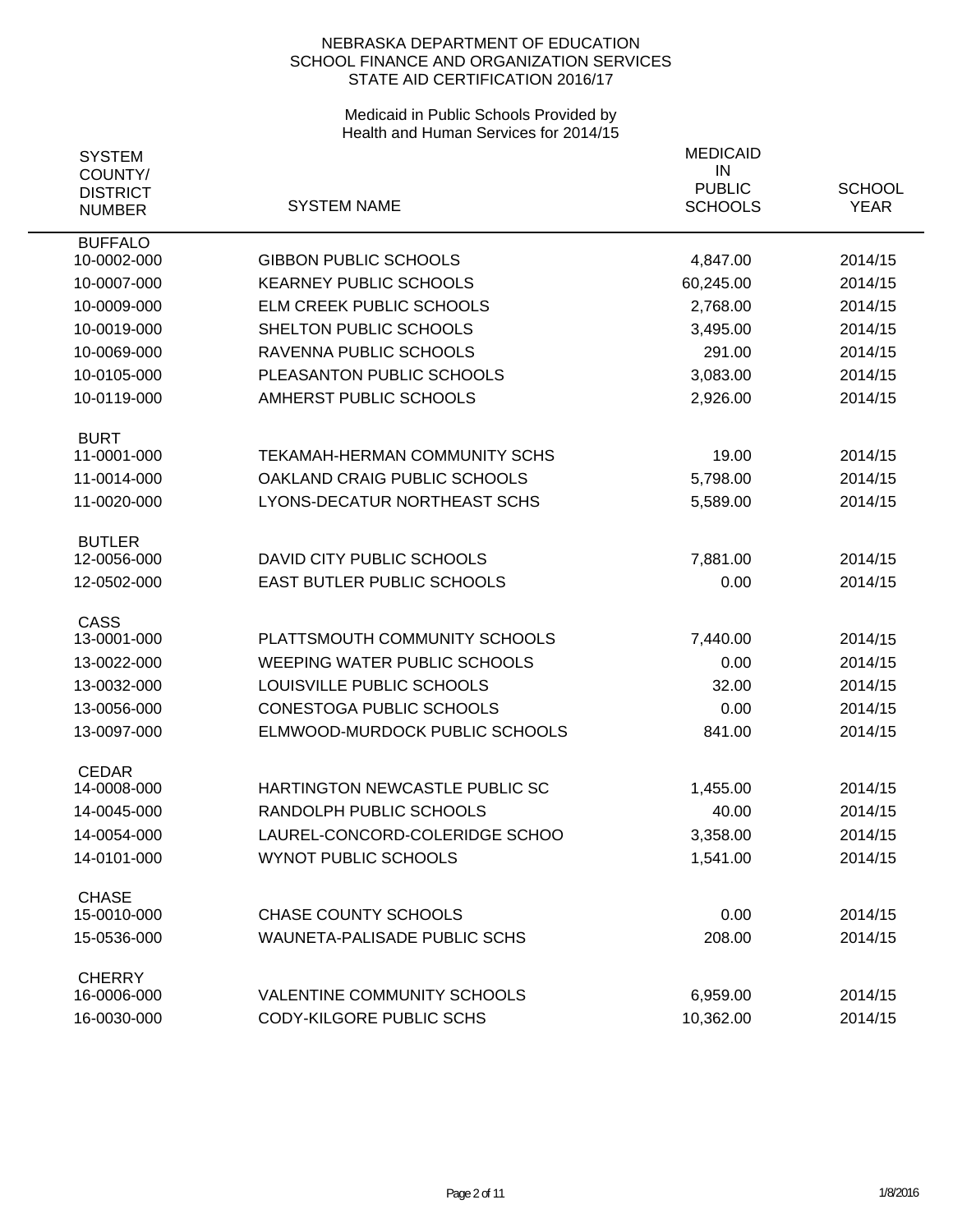| <b>SYSTEM</b><br>COUNTY/<br><b>DISTRICT</b><br><b>NUMBER</b> | <b>SYSTEM NAME</b>                                 | <b>MEDICAID</b><br>IN<br><b>PUBLIC</b><br><b>SCHOOLS</b> | <b>SCHOOL</b><br><b>YEAR</b> |
|--------------------------------------------------------------|----------------------------------------------------|----------------------------------------------------------|------------------------------|
| <b>CHEYENNE</b>                                              |                                                    |                                                          |                              |
| 17-0001-000                                                  | SIDNEY PUBLIC SCHOOLS                              | 15,014.00                                                | 2014/15                      |
| 17-0003-000<br>17-0009-000                                   | LEYTON PUBLIC SCHOOLS<br>POTTER-DIX PUBLIC SCHOOLS | 252.00<br>193.00                                         | 2014/15<br>2014/15           |
|                                                              |                                                    |                                                          |                              |
| <b>CLAY</b><br>18-0002-000                                   | <b>SUTTON PUBLIC SCHOOLS</b>                       | 8,226.00                                                 | 2014/15                      |
| 18-0011-000                                                  | HARVARD PUBLIC SCHOOLS                             | 22,417.00                                                | 2014/15                      |
| <b>COLFAX</b>                                                |                                                    |                                                          |                              |
| 19-0039-000                                                  | LEIGH COMMUNITY SCHOOLS                            | 0.00                                                     | 2014/15                      |
| 19-0058-000                                                  | <b>CLARKSON PUBLIC SCHOOLS</b>                     | 0.00                                                     | 2014/15                      |
| 19-0070-000                                                  | HOWELLS-DODGE CONSOLIDATED SCH                     | 1,949.00                                                 | 2014/15                      |
| 19-0123-000                                                  | <b>SCHUYLER COMMUNITY SCHOOLS</b>                  | 12,761.00                                                | 2014/15                      |
|                                                              |                                                    |                                                          |                              |
| <b>CUMING</b>                                                |                                                    |                                                          |                              |
| 20-0001-000                                                  | WEST POINT PUBLIC SCHOOLS                          | 19.00                                                    | 2014/15                      |
| 20-0020-000                                                  | <b>BANCROFT-ROSALIE COMM SCHOOLS</b>               | 682.00                                                   | 2014/15                      |
| 20-0030-000                                                  | WISNER-PILGER PUBLIC SCHOOLS                       | 279.00                                                   | 2014/15                      |
| <b>CUSTER</b>                                                |                                                    |                                                          |                              |
| 21-0015-000                                                  | ANSELMO-MERNA PUBLIC SCHOOLS                       | 7,520.00                                                 | 2014/15                      |
| 21-0025-000                                                  | <b>BROKEN BOW PUBLIC SCHOOLS</b>                   | 39,349.00                                                | 2014/15                      |
| 21-0044-000                                                  | ANSLEY PUBLIC SCHOOLS                              | 9,408.00                                                 | 2014/15                      |
| 21-0084-000                                                  | SARGENT PUBLIC SCHOOLS                             | 1,973.00                                                 | 2014/15                      |
| 21-0089-000                                                  | <b>ARNOLD PUBLIC SCHOOLS</b>                       | 693.00                                                   | 2014/15                      |
| 21-0180-000                                                  | CALLAWAY PUBLIC SCHOOLS                            | 1,852.00                                                 | 2014/15                      |
|                                                              |                                                    |                                                          |                              |
| <b>DAKOTA</b><br>22-0011-000                                 | SO SIOUX CITY COMMUNITY SCHS                       | 45,320.00                                                | 2014/15                      |
| 22-0031-000                                                  | HOMER COMMUNITY SCHOOLS                            | 2,430.00                                                 | 2014/15                      |
|                                                              |                                                    |                                                          |                              |
| <b>DAWES</b>                                                 |                                                    |                                                          |                              |
| 23-0002-000                                                  | <b>CHADRON PUBLIC SCHOOLS</b>                      | 4,279.00                                                 | 2014/15                      |
| 23-0071-000                                                  | <b>CRAWFORD PUBLIC SCHOOLS</b>                     | 933.00                                                   | 2014/15                      |
| <b>DAWSON</b>                                                |                                                    |                                                          |                              |
| 24-0001-000                                                  | LEXINGTON PUBLIC SCHOOLS                           | 19,301.00                                                | 2014/15                      |
| 24-0004-000                                                  | <b>OVERTON PUBLIC SCHOOLS</b>                      | 5,825.00                                                 | 2014/15                      |
| 24-0011-000                                                  | <b>COZAD COMMUNITY SCHOOLS</b>                     | 2,054.00                                                 | 2014/15                      |
| 24-0020-000                                                  | <b>GOTHENBURG PUBLIC SCHOOLS</b>                   | 13,622.00                                                | 2014/15                      |
| 24-0101-000                                                  | SUMNER-EDDYVILLE-MILLER SCHS                       | 3,084.00                                                 | 2014/15                      |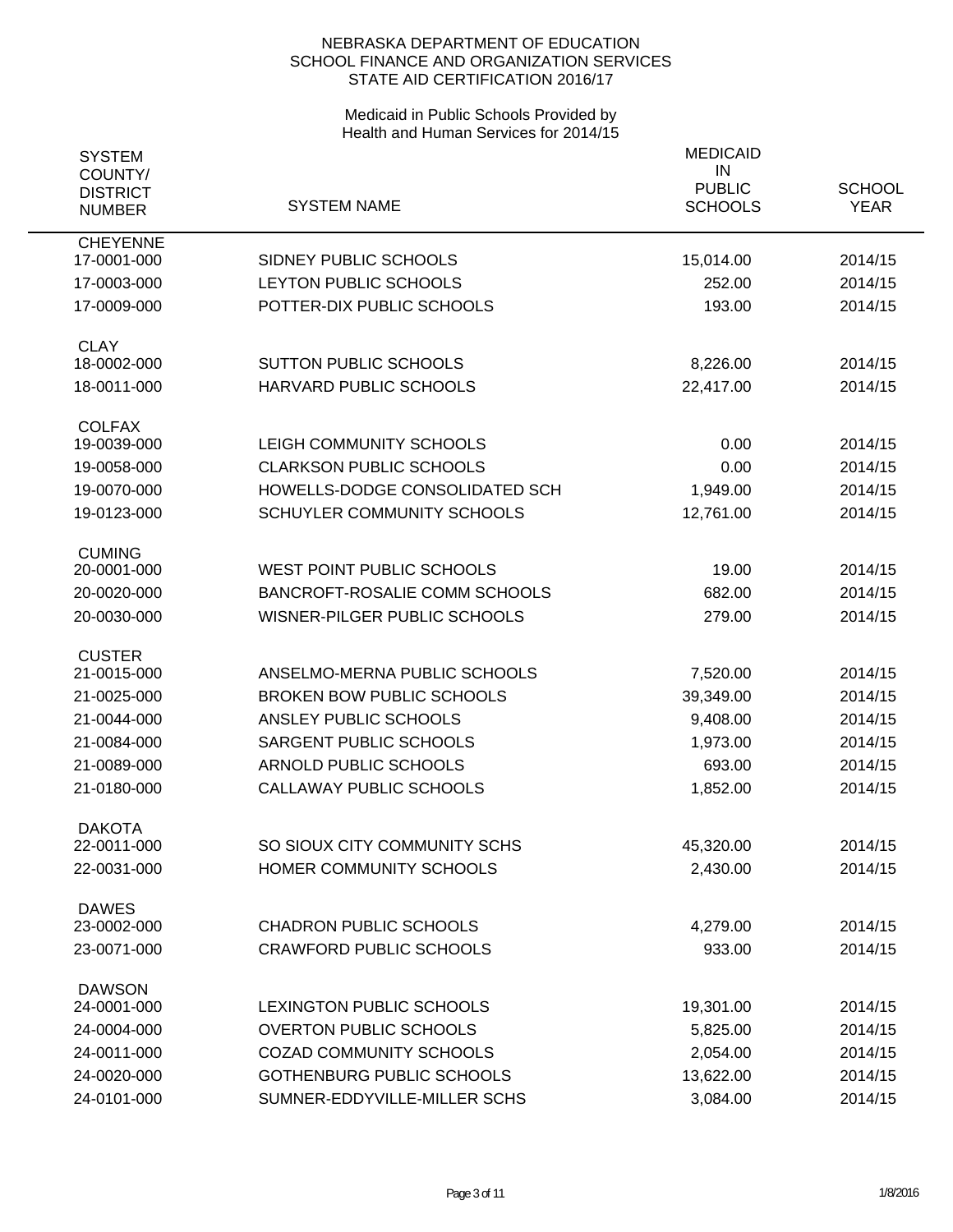| <b>SYSTEM</b><br>COUNTY/         |                                       | <b>MEDICAID</b><br>IN           |                              |  |
|----------------------------------|---------------------------------------|---------------------------------|------------------------------|--|
| <b>DISTRICT</b><br><b>NUMBER</b> | <b>SYSTEM NAME</b>                    | <b>PUBLIC</b><br><b>SCHOOLS</b> | <b>SCHOOL</b><br><b>YEAR</b> |  |
| <b>DEUEL</b><br>25-0025-000      | <b>CREEK VALLEY SCHOOLS</b>           | 784.00                          | 2014/15                      |  |
| 25-0095-000                      | SOUTH PLATTE PUBLIC SCHOOLS           | 4,650.00                        | 2014/15                      |  |
| <b>DIXON</b>                     |                                       |                                 |                              |  |
| 26-0001-000                      | PONCA PUBLIC SCHOOLS                  | 0.00                            | 2014/15                      |  |
| 26-0070-000                      | ALLEN CONSOLIDATED SCHOOLS            | 1,341.00                        | 2014/15                      |  |
| 26-0561-000                      | EMERSON-HUBBARD PUBLIC SCHOOLS        | 0.00                            | 2014/15                      |  |
| <b>DODGE</b><br>27-0001-000      | <b>FREMONT PUBLIC SCHOOLS</b>         | 75,546.00                       | 2014/15                      |  |
| 27-0062-000                      | <b>SCRIBNER-SNYDER COMMUNITY SCHS</b> | 2,800.00                        | 2014/15                      |  |
| 27-0594-000                      | <b>LOGAN VIEW PUBLIC SCHOOLS</b>      | 9,764.00                        | 2014/15                      |  |
| 27-0595-000                      | NORTH BEND CENTRAL PUBLIC SCHS        | 5,869.00                        | 2014/15                      |  |
| <b>DOUGLAS</b>                   |                                       |                                 |                              |  |
| 28-0001-000                      | <b>OMAHA PUBLIC SCHOOLS</b>           | 297,718.00                      | 2014/15                      |  |
| 28-0010-000                      | <b>ELKHORN PUBLIC SCHOOLS</b>         | 10,290.00                       | 2014/15                      |  |
| 28-0015-000                      | DOUGLAS CO WEST COMMUNITY SCHS        | 2,843.00                        | 2014/15                      |  |
| 28-0017-000                      | MILLARD PUBLIC SCHOOLS                | 184,046.00                      | 2014/15                      |  |
| 28-0054-000                      | <b>RALSTON PUBLIC SCHOOLS</b>         | 27,627.00                       | 2014/15                      |  |
| 28-0059-000                      | BENNINGTON PUBLIC SCHOOLS             | 0.00                            | 2014/15                      |  |
| 28-0066-000                      | <b>WESTSIDE COMMUNITY SCHOOLS</b>     | 18,296.00                       | 2014/15                      |  |
| <b>DUNDY</b><br>29-0117-000      | DUNDY CO STRATTON PUBLIC SCHS         | 2,406.00                        | 2014/15                      |  |
| <b>FILLMORE</b>                  |                                       |                                 |                              |  |
| 30-0001-000                      | <b>EXETER-MILLIGAN PUBLIC SCHOOLS</b> | 0.00                            | 2014/15                      |  |
| 30-0025-000                      | FILLMORE CENTRAL PUBLIC SCHS          | 3,897.00                        | 2014/15                      |  |
| 30-0054-000                      | SHICKLEY PUBLIC SCHOOLS               | 3,685.00                        | 2014/15                      |  |
| <b>FRANKLIN</b><br>31-0506-000   | <b>FRANKLIN PUBLIC SCHOOLS</b>        | 5,965.00                        | 2014/15                      |  |
| <b>FRONTIER</b><br>32-0046-000   | MAYWOOD PUBLIC SCHOOLS                | 0.00                            | 2014/15                      |  |
| 32-0095-000                      | EUSTIS-FARNAM PUBLIC SCHOOLS          | 1,788.00                        | 2014/15                      |  |
| 32-0125-000                      | MEDICINE VALLEY PUBLIC SCHOOLS        | 1,272.00                        | 2014/15                      |  |
|                                  |                                       |                                 |                              |  |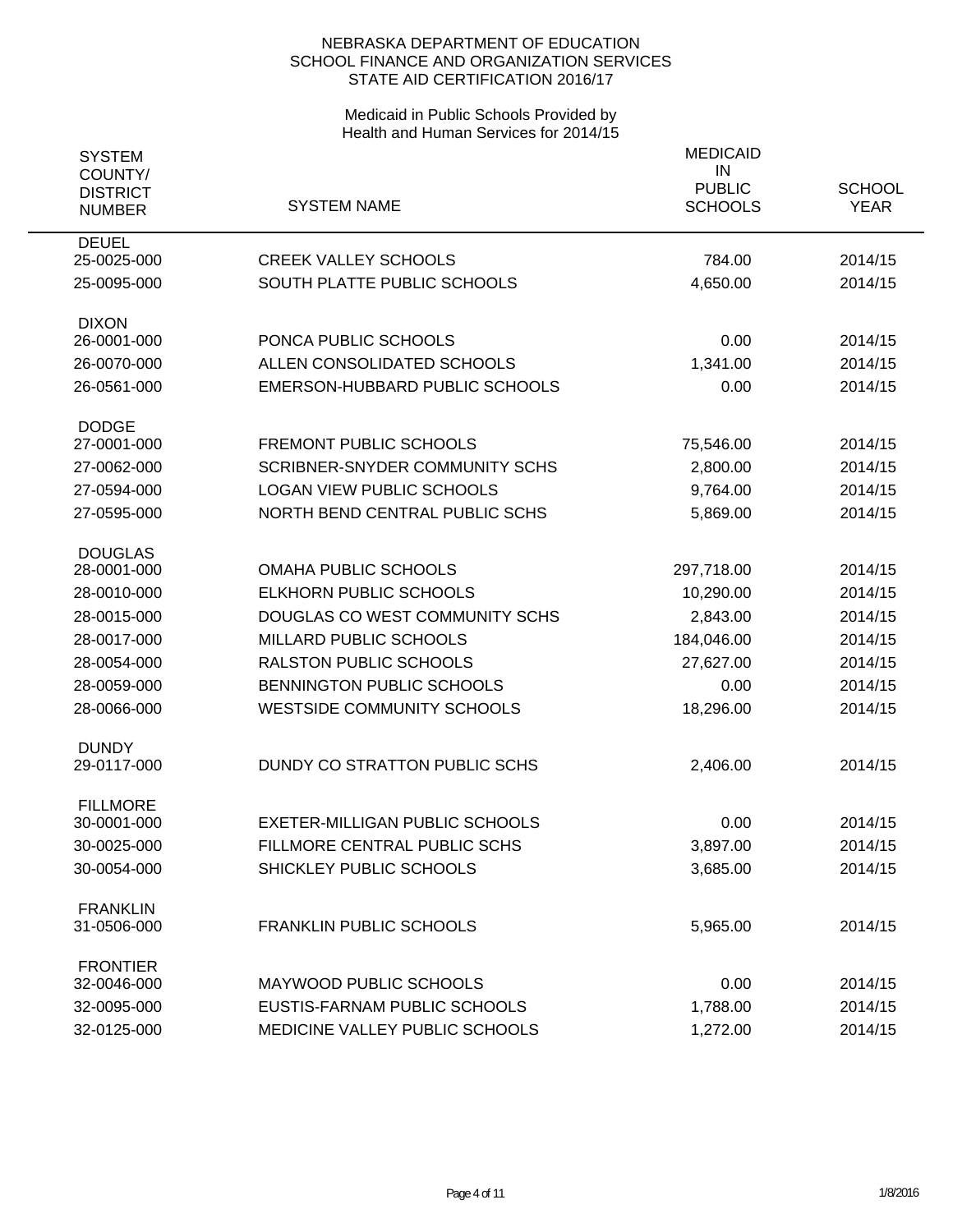| <b>SYSTEM</b><br>COUNTY/         |                                       | <b>MEDICAID</b><br>IN           |                              |
|----------------------------------|---------------------------------------|---------------------------------|------------------------------|
| <b>DISTRICT</b><br><b>NUMBER</b> | <b>SYSTEM NAME</b>                    | <b>PUBLIC</b><br><b>SCHOOLS</b> | <b>SCHOOL</b><br><b>YEAR</b> |
| <b>FURNAS</b><br>33-0018-000     | ARAPAHOE PUBLIC SCHOOLS               | 5,604.00                        | 2014/15                      |
| 33-0021-000                      | <b>CAMBRIDGE PUBLIC SCHOOLS</b>       | 5,189.00                        | 2014/15                      |
| 33-0540-000                      | SOUTHERN VALLEY SCHOOLS               | 8,673.00                        | 2014/15                      |
| <b>GAGE</b><br>34-0001-000       | SOUTHERN SCHOOL DIST 1                | 3,898.00                        | 2014/15                      |
| 34-0015-000                      | BEATRICE PUBLIC SCHOOLS               | 54,474.00                       | 2014/15                      |
| 34-0034-000                      | FREEMAN PUBLIC SCHOOLS                | 2,790.00                        | 2014/15                      |
| 34-0100-000                      | DILLER-ODELL PUBLIC SCHOOLS           | 1,807.00                        | 2014/15                      |
| <b>GARDEN</b><br>35-0001-000     | <b>GARDEN COUNTY SCHOOLS</b>          | 1,555.00                        | 2014/15                      |
| <b>GARFIELD</b><br>36-0100-000   | <b>BURWELL PUBLIC SCHOOLS</b>         | 5,161.00                        | 2014/15                      |
| <b>GOSPER</b><br>37-0030-000     | ELWOOD PUBLIC SCHOOLS                 | 2,084.00                        | 2014/15                      |
| <b>GRANT</b><br>38-0011-000      | <b>HYANNIS AREA SCHOOLS</b>           | 655.00                          | 2014/15                      |
| <b>GREELEY</b><br>39-0010-000    | <b>GREELEY-WOLBACH PUBLIC SCHOOLS</b> | 817.00                          | 2014/15                      |
| 39-0060-000                      | CENTRAL VALLEY PUBLIC SCHOOLS         | 936.00                          | 2014/15                      |
| <b>HALL</b><br>40-0002-000       | <b>GRAND ISLAND PUBLIC SCHOOLS</b>    | 77,863.00                       | 2014/15                      |
| 40-0082-000                      | NORTHWEST PUBLIC SCHOOLS              | 6,058.00                        | 2014/15                      |
| 40-0083-000                      | WOOD RIVER RURAL SCHOOLS              | 4,562.00                        | 2014/15                      |
| 40-0126-000                      | DONIPHAN-TRUMBULL PUBLIC SCHS         | 5,953.00                        | 2014/15                      |
| <b>HAMILTON</b>                  |                                       |                                 |                              |
| 41-0002-000                      | <b>GILTNER PUBLIC SCHOOLS</b>         | 1,355.00                        | 2014/15                      |
| 41-0091-000                      | HAMPTON PUBLIC SCHOOLS                | 10,313.00                       | 2014/15                      |
| 41-0504-000                      | <b>AURORA PUBLIC SCHOOLS</b>          | 36,710.00                       | 2014/15                      |
| <b>HARLAN</b><br>42-0002-000     | ALMA PUBLIC SCHOOLS                   | 1,933.00                        | 2014/15                      |
| <b>HAYES</b><br>43-0079-000      | HAYES CENTER PUBLIC SCHOOLS           | 714.00                          | 2014/15                      |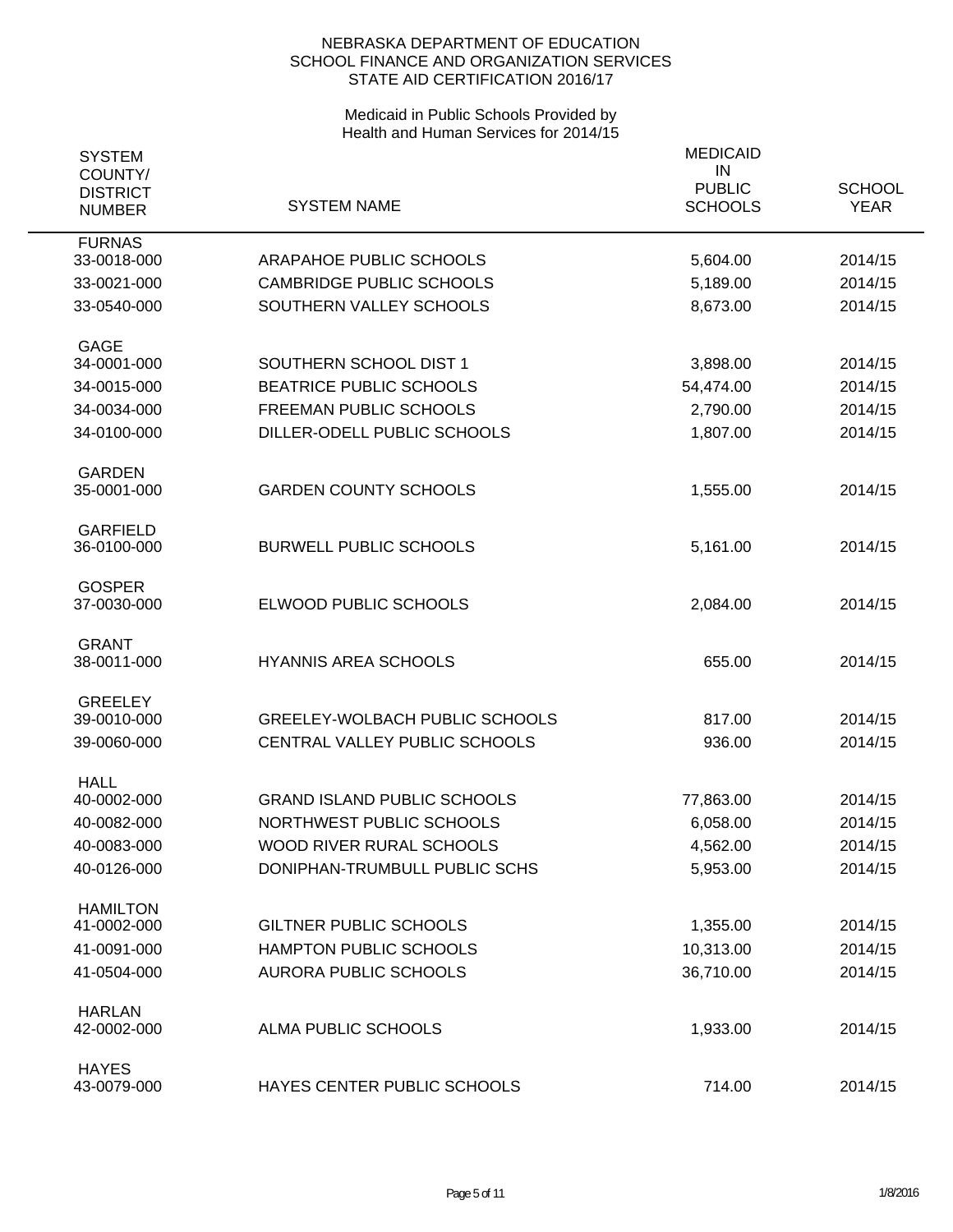| <b>SYSTEM</b>              |                                 | <b>MEDICAID</b>     |               |
|----------------------------|---------------------------------|---------------------|---------------|
| COUNTY/<br><b>DISTRICT</b> |                                 | IN<br><b>PUBLIC</b> | <b>SCHOOL</b> |
| <b>NUMBER</b>              | <b>SYSTEM NAME</b>              | <b>SCHOOLS</b>      | <b>YEAR</b>   |
| <b>HITCHCOCK</b>           |                                 |                     |               |
| 44-0070-000                | <b>HITCHCOCK CO SCH SYSTEM</b>  | 0.00                | 2014/15       |
| <b>HOLT</b>                |                                 |                     |               |
| 45-0007-000                | O'NEILL PUBLIC SCHOOLS          | 5,377.00            | 2014/15       |
| 45-0029-000                | <b>EWING PUBLIC SCHOOLS</b>     | 3,606.00            | 2014/15       |
| 45-0044-000                | <b>STUART PUBLIC SCHOOLS</b>    | 279.00              | 2014/15       |
| 45-0137-000                | <b>CHAMBERS PUBLIC SCHOOLS</b>  | 1,787.00            | 2014/15       |
| 45-0239-000                | WEST HOLT PUBLIC SCHOOLS        | 3,869.00            | 2014/15       |
| <b>HOOKER</b>              |                                 |                     |               |
| 46-0001-000                | MULLEN PUBLIC SCHOOLS           | 0.00                | 2014/15       |
| <b>HOWARD</b>              |                                 |                     |               |
| 47-0001-000                | ST PAUL PUBLIC SCHOOLS          | 2,499.00            | 2014/15       |
| 47-0100-000                | <b>CENTURA PUBLIC SCHOOLS</b>   | 473.00              | 2014/15       |
| 47-0103-000                | ELBA PUBLIC SCHOOLS             | 327.00              | 2014/15       |
| <b>JEFFERSON</b>           |                                 |                     |               |
| 48-0008-000                | <b>FAIRBURY PUBLIC SCHOOLS</b>  | 33,580.00           | 2014/15       |
| 48-0300-000                | TRI COUNTY PUBLIC SCHOOLS       | 2,115.00            | 2014/15       |
| 48-0303-000                | <b>MERIDIAN PUBLIC SCHOOLS</b>  | 980.00              | 2014/15       |
| <b>JOHNSON</b>             |                                 |                     |               |
| 49-0032-000                | <b>TECUMSEH PUBLIC SCHOOLS</b>  | 1,626.00            | 2014/15       |
| 49-0033-000                | <b>STERLING PUBLIC SCHOOLS</b>  | 0.00                | 2014/15       |
| 49-0050-000                | JOHNSON CO CENTRAL PUBLIC SCHS  | 0.00                | 2014/15       |
| <b>KEARNEY</b>             |                                 |                     |               |
| 50-0001-000                | WILCOX-HILDRETH PUBLIC SCHOOLS  | 9,304.00            | 2014/15       |
| 50-0501-000                | <b>AXTELL COMMUNITY SCHOOLS</b> | 2,328.00            | 2014/15       |
| 50-0503-000                | MINDEN PUBLIC SCHOOLS           | 27,727.00           | 2014/15       |
| <b>KEITH</b>               |                                 |                     |               |
| 51-0001-000                | OGALLALA PUBLIC SCHOOLS         | 8,528.00            | 2014/15       |
| 51-0006-000                | PAXTON CONSOLIDATED SCHOOLS     | 1,571.00            | 2014/15       |
| <b>KEYA PAHA</b>           |                                 |                     |               |
| 52-0100-000                | <b>KEYA PAHA COUNTY SCHOOLS</b> | 164.00              | 2014/15       |
| <b>KIMBALL</b>             |                                 |                     |               |
| 53-0001-000                | KIMBALL PUBLIC SCHOOLS          | 1,974.00            | 2014/15       |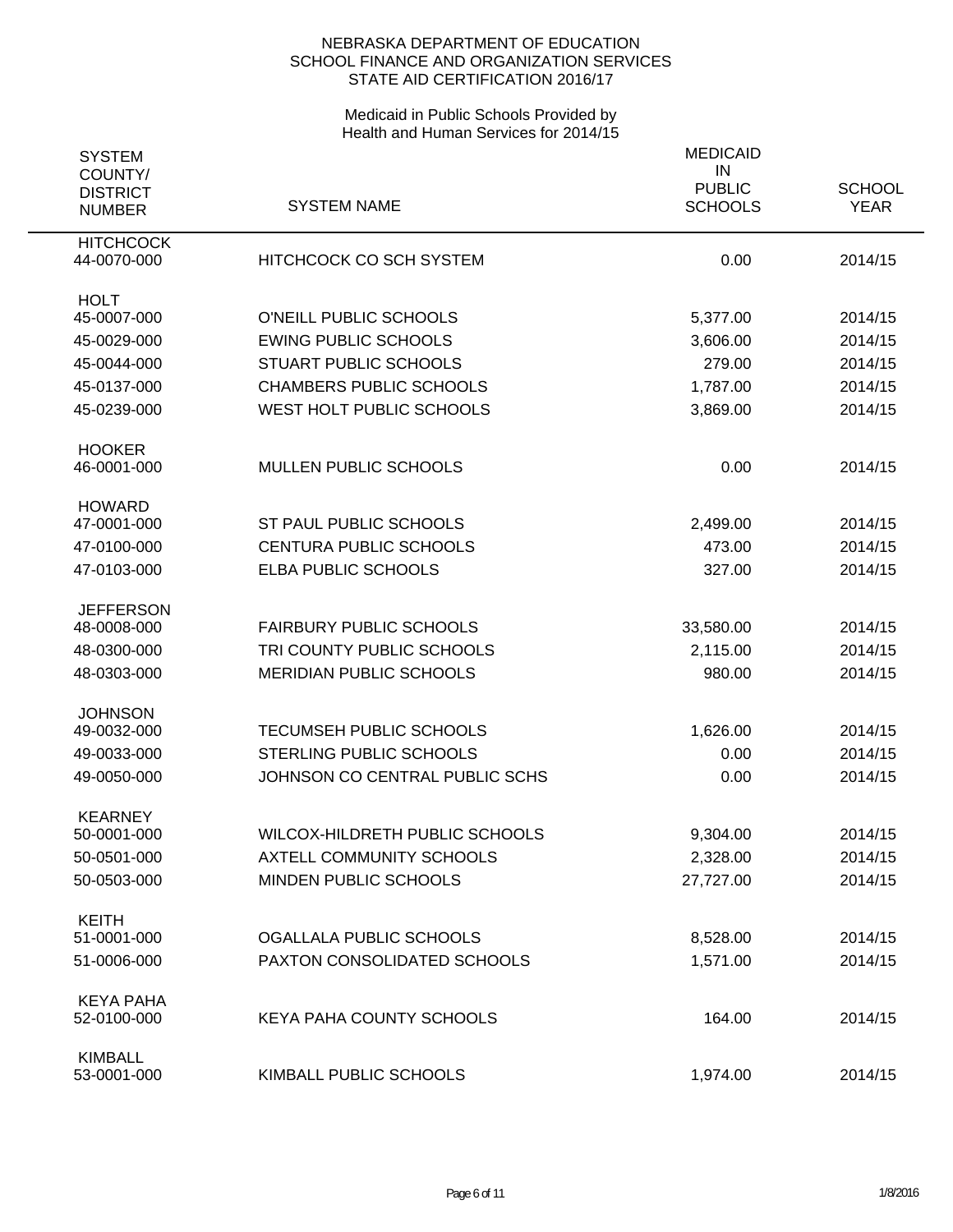| <b>SYSTEM</b>              |                                                                           | <b>MEDICAID</b>     |               |
|----------------------------|---------------------------------------------------------------------------|---------------------|---------------|
| COUNTY/<br><b>DISTRICT</b> |                                                                           | IN<br><b>PUBLIC</b> | <b>SCHOOL</b> |
| <b>NUMBER</b>              | <b>SYSTEM NAME</b>                                                        | <b>SCHOOLS</b>      | <b>YEAR</b>   |
| <b>KNOX</b>                |                                                                           |                     |               |
| 54-0013-000                | <b>CREIGHTON COMMUNITY PUBLIC SCH</b><br><b>CROFTON COMMUNITY SCHOOLS</b> | 0.00                | 2014/15       |
| 54-0096-000                | NIOBRARA PUBLIC SCHOOLS                                                   | 1,965.00            | 2014/15       |
| 54-0501-000                | SANTEE COMMUNITY SCHOOLS                                                  | 3,190.00<br>536.00  | 2014/15       |
| 54-0505-000                | <b>WAUSA PUBLIC SCHOOLS</b>                                               |                     | 2014/15       |
| 54-0576-000                |                                                                           | 0.00                | 2014/15       |
| 54-0586-000                | BLOOMFIELD COMMUNITY SCHOOLS                                              | 2,383.00            | 2014/15       |
| <b>LANCASTER</b>           |                                                                           |                     |               |
| 55-0001-000                | LINCOLN PUBLIC SCHOOLS                                                    | 233,091.00          | 2014/15       |
| 55-0145-000                | <b>WAVERLY SCHOOL DISTRICT 145</b>                                        | 4,369.00            | 2014/15       |
| 55-0148-000                | MALCOLM PUBLIC SCHOOLS                                                    | 54.00               | 2014/15       |
| 55-0160-000                | NORRIS SCHOOL DIST 160                                                    | 3,916.00            | 2014/15       |
| 55-0161-000                | RAYMOND CENTRAL PUBLIC SCHOOLS                                            | 0.00                | 2014/15       |
| <b>LINCOLN</b>             |                                                                           |                     |               |
| 56-0001-000                | NORTH PLATTE PUBLIC SCHOOLS                                               | 50,834.00           | 2014/15       |
| 56-0006-000                | <b>BRADY PUBLIC SCHOOLS</b>                                               | 2,214.00            | 2014/15       |
| 56-0007-000                | <b>MAXWELL PUBLIC SCHOOLS</b>                                             | 1,493.00            | 2014/15       |
| 56-0037-000                | <b>HERSHEY PUBLIC SCHOOLS</b>                                             | 1,830.00            | 2014/15       |
| 56-0055-000                | SUTHERLAND PUBLIC SCHOOLS                                                 | 2,602.00            | 2014/15       |
| 56-0565-000                | <b>WALLACE PUBLIC SCH DIST 65 R</b>                                       | 2,684.00            | 2014/15       |
| <b>LOGAN</b>               |                                                                           |                     |               |
| 57-0501-000                | STAPLETON PUBLIC SCHOOLS                                                  | 935.00              | 2014/15       |
| <b>LOUP</b>                |                                                                           |                     |               |
| 58-0025-000                | LOUP COUNTY PUBLIC SCHOOLS                                                | 2,476.00            | 2014/15       |
| <b>MADISON</b>             |                                                                           |                     |               |
| 59-0001-000                | <b>MADISON PUBLIC SCHOOLS</b>                                             | 4,237.00            | 2014/15       |
| 59-0002-000                | NORFOLK PUBLIC SCHOOLS                                                    | 49,567.00           | 2014/15       |
| 59-0005-000                | BATTLE CREEK PUBLIC SCHOOLS                                               | 2,196.00            | 2014/15       |
| 59-0013-000                | NEWMAN GROVE PUBLIC SCHOOLS                                               | 1,562.00            | 2014/15       |
| 59-0080-000                | <b>ELKHORN VALLEY SCHOOLS</b>                                             | 1,905.00            | 2014/15       |
| <b>MCPHERSON</b>           |                                                                           |                     |               |
| 60-0090-000                | MC PHERSON COUNTY SCHOOLS                                                 | 114.00              | 2014/15       |
| <b>MERRICK</b>             |                                                                           |                     |               |
| 61-0004-000                | CENTRAL CITY PUBLIC SCHOOLS                                               | 724.00              | 2014/15       |
| 61-0049-000                | PALMER PUBLIC SCHOOLS                                                     | 322.00              | 2014/15       |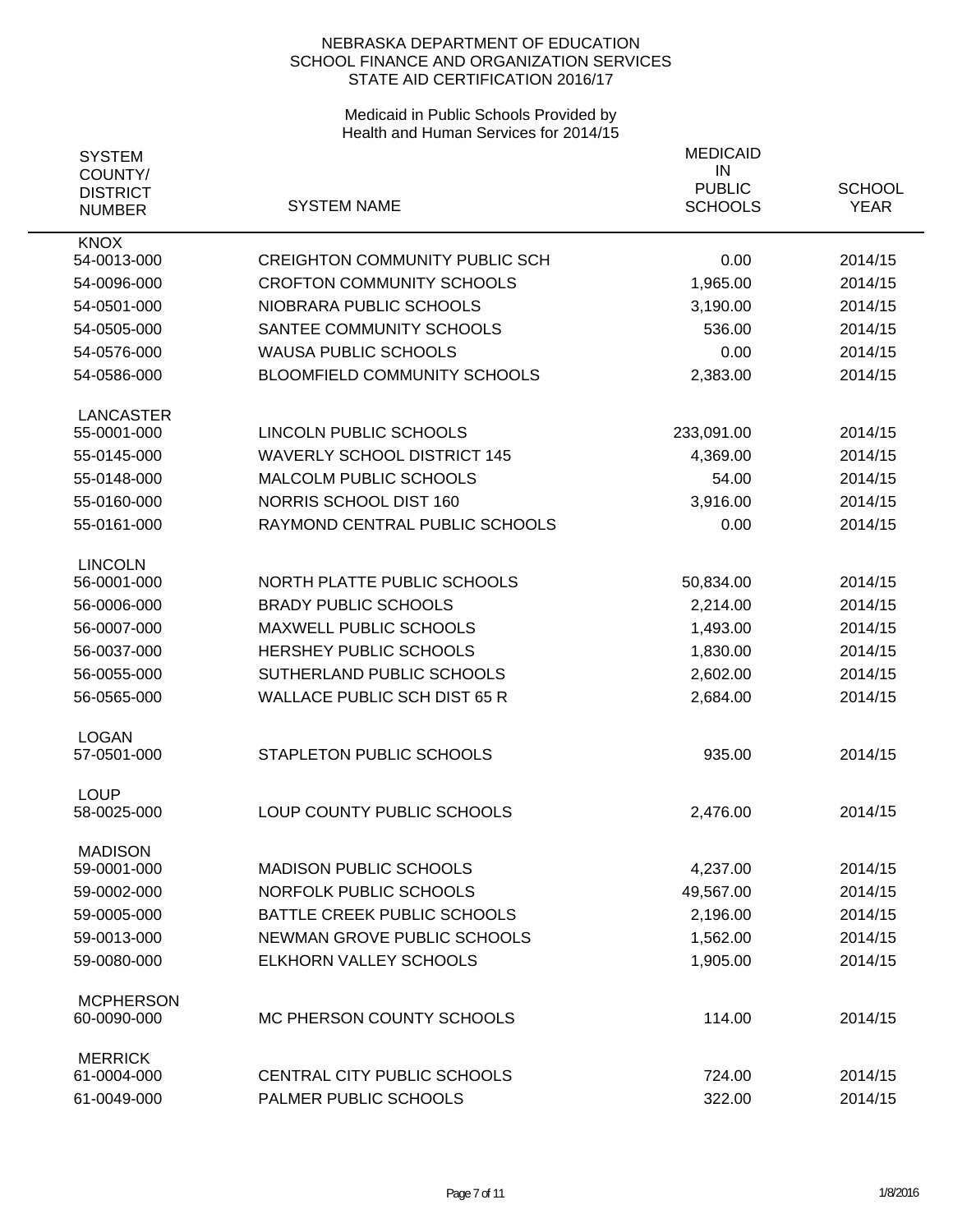| <b>SYSTEM</b><br>COUNTY/<br><b>DISTRICT</b><br><b>NUMBER</b> | <b>SYSTEM NAME</b>               | <b>MEDICAID</b><br>IN<br><b>PUBLIC</b><br><b>SCHOOLS</b> | <b>SCHOOL</b><br><b>YEAR</b> |
|--------------------------------------------------------------|----------------------------------|----------------------------------------------------------|------------------------------|
| <b>MORRILL</b><br>62-0021-000                                | <b>BAYARD PUBLIC SCHOOLS</b>     |                                                          | 2014/15                      |
|                                                              |                                  | 1,815.00                                                 |                              |
| 62-0063-000                                                  | <b>BRIDGEPORT PUBLIC SCHOOLS</b> | 5,533.00                                                 | 2014/15                      |
| <b>NANCE</b><br>63-0001-000                                  | <b>FULLERTON PUBLIC SCHOOLS</b>  | 0.00                                                     | 2014/15                      |
| 63-0030-000                                                  | TWIN RIVER PUBLIC SCHOOLS        | 0.00                                                     | 2014/15                      |
|                                                              |                                  |                                                          |                              |
| <b>NEMAHA</b><br>64-0023-000                                 | JOHNSON-BROCK PUBLIC SCHOOLS     | 225.00                                                   | 2014/15                      |
| 64-0029-000                                                  | <b>AUBURN PUBLIC SCHOOLS</b>     | 16,450.00                                                | 2014/15                      |
|                                                              |                                  |                                                          |                              |
| <b>NUCKOLLS</b><br>65-0011-000                               | <b>SUPERIOR PUBLIC SCHOOLS</b>   | 23,572.00                                                | 2014/15                      |
| 65-2005-000                                                  | SOUTH CENTRAL NEBRASKA UNIFIED   | 21,551.00                                                | 2014/15                      |
|                                                              |                                  |                                                          |                              |
| <b>OTOE</b><br>66-0027-000                                   | SYRACUSE-DUNBAR-AVOCA SCHOOLS    | 3,994.00                                                 | 2014/15                      |
| 66-0111-000                                                  | NEBRASKA CITY PUBLIC SCHOOLS     | 0.00                                                     | 2014/15                      |
| 66-0501-000                                                  | PALMYRA DISTRICT OR 1            | 2,013.00                                                 | 2014/15                      |
|                                                              |                                  |                                                          |                              |
| <b>PAWNEE</b>                                                |                                  |                                                          |                              |
| 67-0001-000                                                  | PAWNEE CITY PUBLIC SCHOOLS       | 0.00                                                     | 2014/15                      |
| 67-0069-000                                                  | LEWISTON CONSOLIDATED SCHOOLS    | 0.00                                                     | 2014/15                      |
| <b>PERKINS</b>                                               |                                  |                                                          |                              |
| 68-0020-000                                                  | PERKINS COUNTY SCHOOLS           | 1,726.00                                                 | 2014/15                      |
| <b>PHELPS</b>                                                |                                  |                                                          |                              |
| 69-0044-000                                                  | HOLDREGE PUBLIC SCHOOLS          | 15,079.00                                                | 2014/15                      |
| 69-0054-000                                                  | BERTRAND PUBLIC SCHOOLS          | 4,624.00                                                 | 2014/15                      |
| 69-0055-000                                                  | LOOMIS PUBLIC SCHOOLS            | 2,539.00                                                 | 2014/15                      |
| <b>PIERCE</b>                                                |                                  |                                                          |                              |
| 70-0002-000                                                  | PIERCE PUBLIC SCHOOLS            | 4,711.00                                                 | 2014/15                      |
| 70-0005-000                                                  | PLAINVIEW PUBLIC SCHOOLS         | 6,428.00                                                 | 2014/15                      |
| 70-0542-000                                                  | OSMOND COMMUNITY SCHOOLS         | 2,677.00                                                 | 2014/15                      |
| <b>PLATTE</b>                                                |                                  |                                                          |                              |
| 71-0001-000                                                  | <b>COLUMBUS PUBLIC SCHOOLS</b>   | 39,476.00                                                | 2014/15                      |
| 71-0005-000                                                  | LAKEVIEW COMMUNITY SCHOOLS       | 2,730.00                                                 | 2014/15                      |
| 71-0067-000                                                  | HUMPHREY PUBLIC SCHOOLS          | 0.00                                                     | 2014/15                      |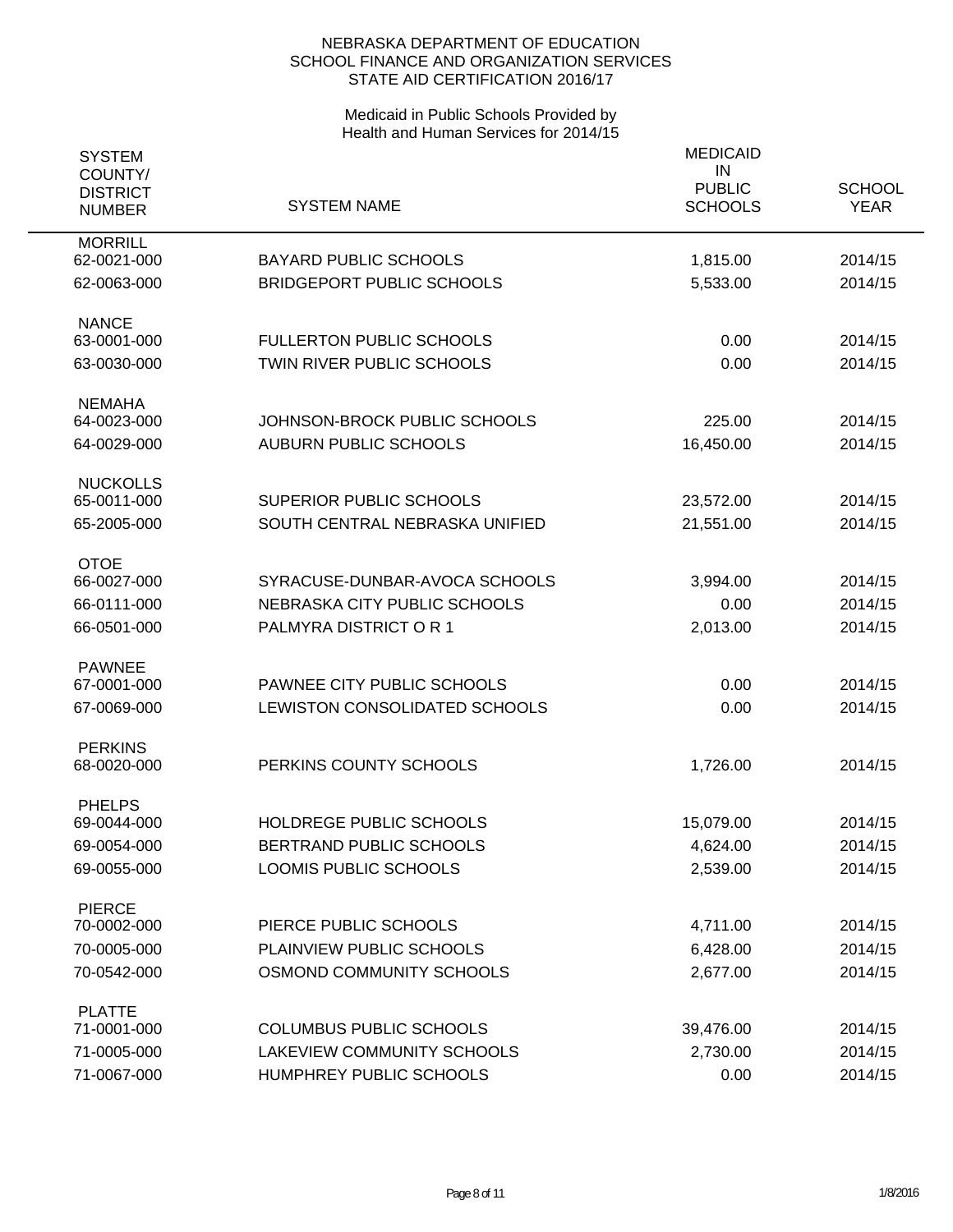| <b>SYSTEM</b><br>COUNTY/         |                                       | <b>MEDICAID</b><br>IN           |                              |
|----------------------------------|---------------------------------------|---------------------------------|------------------------------|
| <b>DISTRICT</b><br><b>NUMBER</b> | <b>SYSTEM NAME</b>                    | <b>PUBLIC</b><br><b>SCHOOLS</b> | <b>SCHOOL</b><br><b>YEAR</b> |
| <b>POLK</b><br>72-0015-000       | <b>CROSS COUNTY COMMUNITY SCHOOLS</b> |                                 | 2014/15                      |
|                                  |                                       | 17,390.00                       |                              |
| 72-0019-000                      | OSCEOLA PUBLIC SCHOOLS                | 2,021.00                        | 2014/15                      |
| 72-0032-000                      | SHELBY - RISING CITY PUBLIC SC        | 0.00                            | 2014/15                      |
| 72-0075-000                      | <b>HIGH PLAINS COMMUNITY SCHOOLS</b>  | 5,224.00                        | 2014/15                      |
| <b>RED WILLOW</b>                |                                       |                                 |                              |
| 73-0017-000                      | MC COOK PUBLIC SCHOOLS                | 4,990.00                        | 2014/15                      |
| 73-0179-000                      | SOUTHWEST PUBLIC SCHOOLS              | 0.00                            | 2014/15                      |
| <b>RICHARDSON</b>                |                                       |                                 |                              |
| 74-0056-000                      | <b>FALLS CITY PUBLIC SCHOOLS</b>      | 5,582.00                        | 2014/15                      |
| 74-0070-000                      | HUMBOLDT TABLE ROCK STEINAUER         | 0.00                            | 2014/15                      |
| <b>ROCK</b>                      |                                       |                                 |                              |
| 75-0100-000                      | ROCK COUNTY PUBLIC SCHOOLS            | 0.00                            | 2014/15                      |
| <b>SALINE</b>                    |                                       |                                 |                              |
| 76-0002-000                      | <b>CRETE PUBLIC SCHOOLS</b>           | 0.00                            | 2014/15                      |
| 76-0044-000                      | DORCHESTER PUBLIC SCHOOL              | 0.00                            | 2014/15                      |
| 76-0068-000                      | FRIEND PUBLIC SCHOOLS                 | 0.00                            | 2014/15                      |
| 76-0082-000                      | <b>WILBER-CLATONIA PUBLIC SCHOOLS</b> | 2,832.00                        | 2014/15                      |
| <b>SARPY</b>                     |                                       |                                 |                              |
| 77-0001-000                      | BELLEVUE PUBLIC SCHOOLS               | 96,163.00                       | 2014/15                      |
| 77-0027-000                      | PAPILLION-LA VISTA PUBLIC SCHS        | 54,135.00                       | 2014/15                      |
| 77-0037-000                      | <b>GRETNA PUBLIC SCHOOLS</b>          | 1,833.00                        | 2014/15                      |
| 77-0046-000                      | SPRINGFIELD PLATTEVIEW COMMUNI        | 0.00                            | 2014/15                      |
| <b>SAUNDERS</b>                  |                                       |                                 |                              |
| 78-0001-000                      | ASHLAND-GREENWOOD PUBLIC SCHS         | 10,143.00                       | 2014/15                      |
| 78-0009-000                      | YUTAN PUBLIC SCHOOLS                  | 1,482.00                        | 2014/15                      |
| 78-0039-000                      | <b>WAHOO PUBLIC SCHOOLS</b>           | 18,845.00                       | 2014/15                      |
| 78-0072-000                      | <b>MEAD PUBLIC SCHOOLS</b>            | 2,855.00                        | 2014/15                      |
| 78-0107-000                      | CEDAR BLUFFS PUBLIC SCHOOLS           | 77.00                           | 2014/15                      |
| <b>SCOTTS BLUFF</b>              |                                       |                                 |                              |
| 79-0002-000                      | MINATARE PUBLIC SCHOOLS               | 1,115.00                        | 2014/15                      |
| 79-0011-000                      | MORRILL PUBLIC SCHOOLS                | 877.00                          | 2014/15                      |
| 79-0016-000                      | <b>GERING PUBLIC SCHOOLS</b>          | 8,393.00                        | 2014/15                      |
| 79-0031-000                      | MITCHELL PUBLIC SCHOOLS               | 2,797.00                        | 2014/15                      |
| 79-0032-000                      | SCOTTSBLUFF PUBLIC SCHOOLS            | 19,637.00                       | 2014/15                      |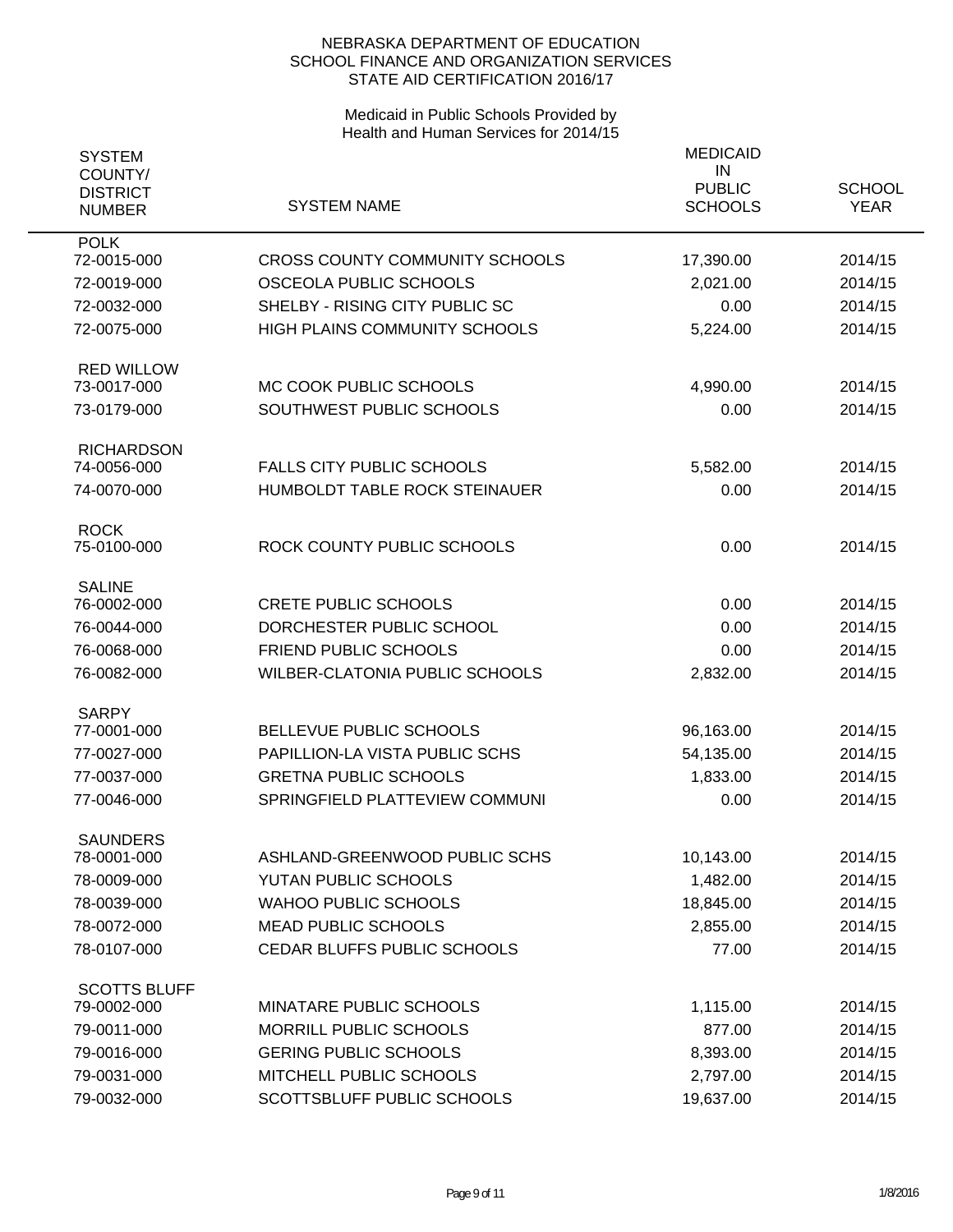| <b>SYSTEM</b><br>COUNTY/<br><b>DISTRICT</b><br><b>NUMBER</b> | <b>SYSTEM NAME</b>                                              | <b>MEDICAID</b><br>IN<br><b>PUBLIC</b><br><b>SCHOOLS</b> | <b>SCHOOL</b><br><b>YEAR</b> |
|--------------------------------------------------------------|-----------------------------------------------------------------|----------------------------------------------------------|------------------------------|
| <b>SEWARD</b>                                                |                                                                 |                                                          |                              |
| 80-0005-000                                                  | MILFORD PUBLIC SCHOOLS                                          | 1,177.00                                                 | 2014/15                      |
| 80-0009-000                                                  | <b>SEWARD PUBLIC SCHOOLS</b>                                    | 4,195.00                                                 | 2014/15                      |
| 80-0567-000                                                  | CENTENNIAL PUBLIC SCHOOLS                                       | 12,123.00                                                | 2014/15                      |
| <b>SHERIDAN</b>                                              |                                                                 |                                                          |                              |
| 81-0003-000                                                  | HAY SPRINGS PUBLIC SCHOOLS                                      | 0.00                                                     | 2014/15                      |
| 81-0010-000                                                  | <b>GORDON-RUSHVILLE PUBLIC SCHS</b>                             | 8,031.00                                                 | 2014/15                      |
| <b>SHERMAN</b><br>82-0001-000                                | LOUP CITY PUBLIC SCHOOLS                                        | 4,744.00                                                 | 2014/15                      |
| 82-0015-000                                                  | LITCHFIELD PUBLIC SCHOOLS                                       | 2,327.00                                                 | 2014/15                      |
|                                                              |                                                                 |                                                          |                              |
| <b>SIOUX</b><br>83-0500-000                                  | SIOUX COUNTY PUBLIC SCHOOLS                                     | 0.00                                                     | 2014/15                      |
|                                                              |                                                                 |                                                          |                              |
| <b>STANTON</b><br>84-0003-000                                | STANTON COMMUNITY SCHOOLS                                       | 3,660.00                                                 | 2014/15                      |
|                                                              |                                                                 |                                                          |                              |
| <b>THAYER</b><br>85-0060-000                                 | DESHLER PUBLIC SCHOOLS                                          | 1,102.00                                                 | 2014/15                      |
| 85-0070-000                                                  | THAYER CENTRAL COMMUNITY SCHS                                   | 1,922.00                                                 | 2014/15                      |
| 85-2001-000                                                  | BRUNING-DAVENPORT UNIFIED SYS                                   | 546.00                                                   | 2014/15                      |
|                                                              |                                                                 |                                                          |                              |
| <b>THOMAS</b>                                                |                                                                 |                                                          |                              |
| 86-0001-000                                                  | THEDFORD PUBLIC SCHOOLS                                         | 756.00                                                   | 2014/15                      |
| <b>THURSTON</b>                                              | PENDER PUBLIC SCHOOLS                                           |                                                          |                              |
| 87-0001-000<br>87-0013-000                                   |                                                                 | 730.00                                                   | 2014/15                      |
| 87-0016-000                                                  | <b>WALTHILL PUBLIC SCHOOLS</b><br>UMO N HO N NATION PUBLIC SCHS | 3,226.00<br>0.00                                         | 2014/15<br>2014/15           |
| 87-0017-000                                                  | <b>WINNEBAGO PUBLIC SCHOOLS</b>                                 | 0.00                                                     | 2014/15                      |
|                                                              |                                                                 |                                                          |                              |
| <b>VALLEY</b><br>88-0005-000                                 | ORD PUBLIC SCHOOLS                                              | 12,392.00                                                | 2014/15                      |
| 88-0021-000                                                  | ARCADIA PUBLIC SCHOOLS                                          | 853.00                                                   | 2014/15                      |
|                                                              |                                                                 |                                                          |                              |
| <b>WASHINGTON</b><br>89-0001-000                             | <b>BLAIR COMMUNITY SCHOOLS</b>                                  | 11,134.00                                                | 2014/15                      |
| 89-0003-000                                                  | FORT CALHOUN COMMUNITY SCHS                                     | 1,200.00                                                 | 2014/15                      |
| 89-0024-000                                                  | ARLINGTON PUBLIC SCHOOLS                                        | 1,360.00                                                 | 2014/15                      |
|                                                              |                                                                 |                                                          |                              |